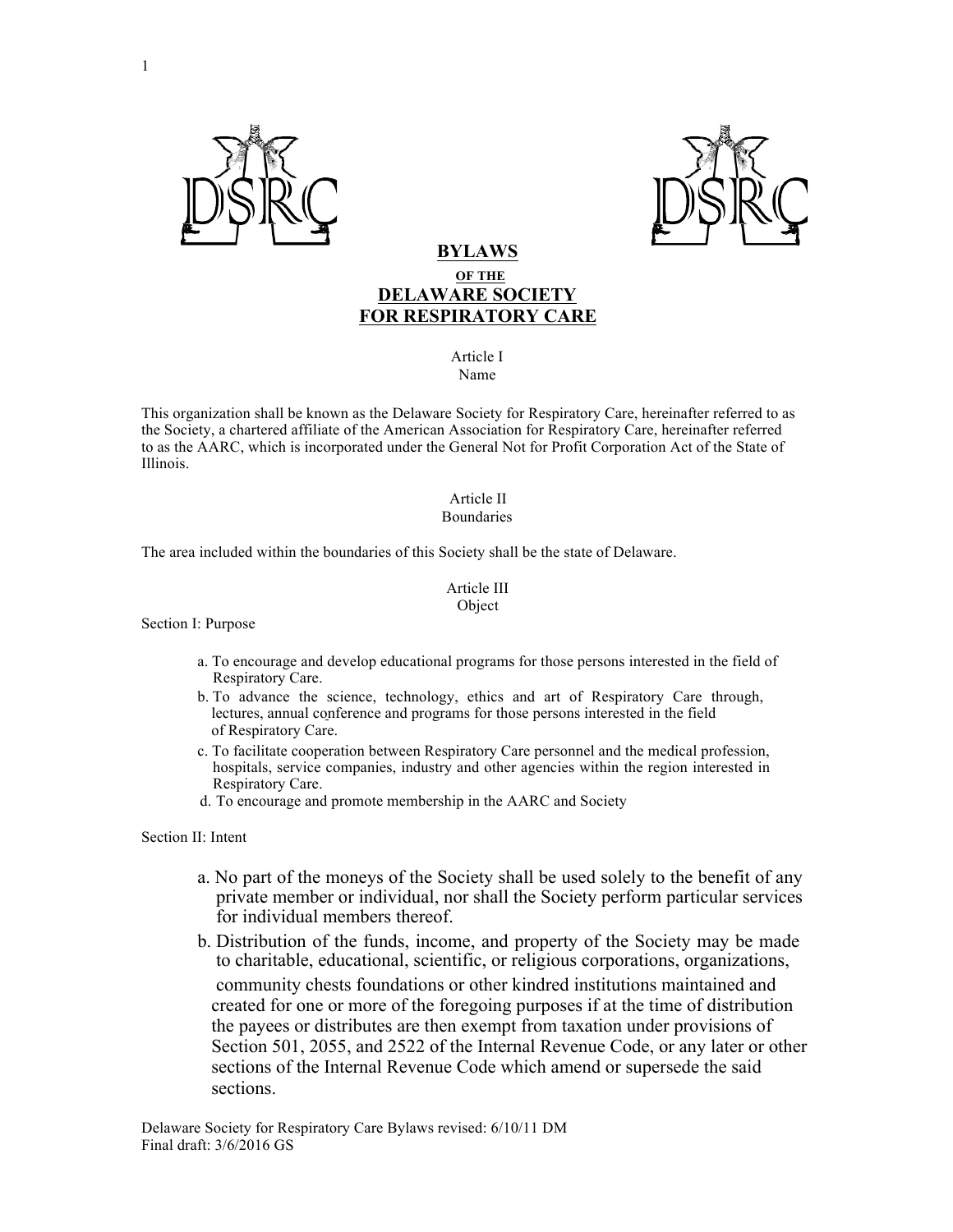- c. In the event of the dissolution of this Society, whether voluntary or involuntary, all of its remaining assets shall be distributed in such manner as the AARC determines according to the objectives and purposes for which the AARC is formed.
- d. The Society shall not commit any act which shall constitute unauthorized practice of medicine under the laws of the State of Delaware.

#### Article IV Membership

Section I: Classes

The membership of this Society shall include two (2) classes: Active Membership and Associate Member.

Members of the AARC employed in the State of Delaware shall be granted Society Membership in the same classes as their AARC Membership.

## A. Active Member

An individual is eligible for Active Membership if he/she is employed within the boundaries of the state of Delaware and has Delaware listed as their state affiliation with the AARC and meets one (1) of the following criteria:

- a. is legally credentialed by the National Board for Respiratory Care, Inc. or its successor as a respiratory care professional.
- b. is a graduate of an educational program in respiratory care accredited by an AARC recognized agency.

Active Members in good standing shall be entitled to all rights and privileges of membership of the Society including: the right to hold office, hold committee chair position, and vote.

#### B. Associate Member

An Individual will be classified as an associate member if he/she holds a position related to respiratory care and does not meet the requirements to become an Active Member. Associate Members shall have all the rights and privileges of the Active Member except they shall not be entitled to hold office, vote, or serve as chair of any standing committee of the Society.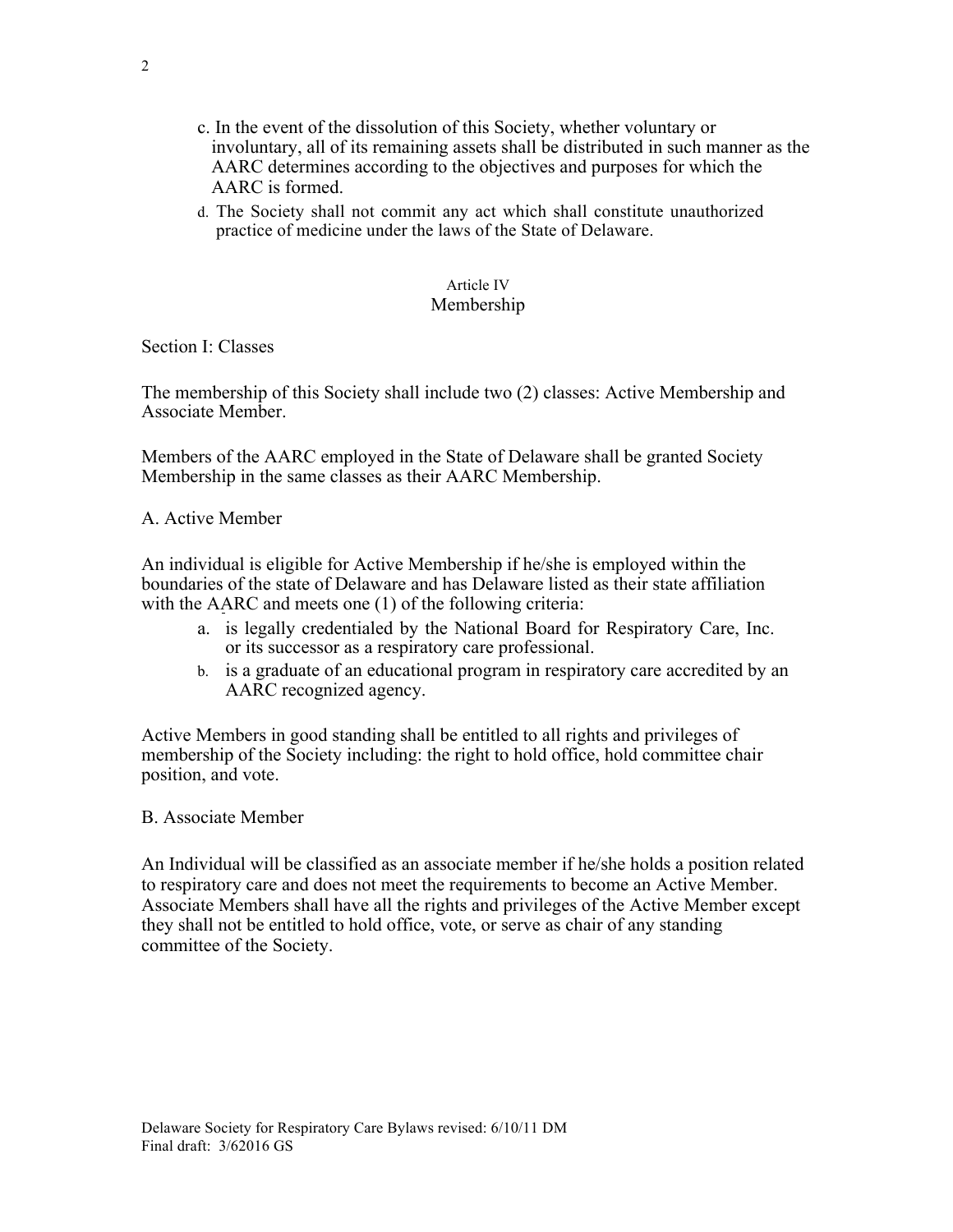#### Article V **Officers**

## Section I: Officers

The officers of this Society shall be: A President, an Immediate Past-President, a President-Elect, a Secretary and a Treasurer. All officers will serve on the Board of Directors as voting members.

Section II: Term of Office

- a. The term of President, President-Elect and Immediate Past-President shall be for two (2) years each;
- b. The term of Secretary and Treasurer shall be for a two (2) year term each;
- c. All elected officers' term begin January 1;
- d. The incumbent officers shall remain in office until such date and until their respective successors assume office;
- e. The Secretary and Treasurer shall not serve for more than two (2) consecutive terms in the same office;
- f. No officer shall hold concurrent elected offices within the Society.

Section III: Vacancies in Office

- a. Office of President
	- 1. President-Elect shall become President and serve the remainder of the unexpired term and shall serve his/her own successive term as President;
- b. Other Officers and Directors
	- 1. President will recommend temporary appointments to be confirmed by a majority vote of the Board of Directors;
	- 2. These appointments will serve until the next scheduled elections.

# Section IV: Duties of the Officers

- a. President shall:
	- 1. Preside as Chair over all regular and special meetings
	- of the Society's membership and all meetings of the Board of Directors;
	- 2. Prepare an agenda for each meeting at which they will preside and assure that the meetings are effectively coordinated and conducted;
	- 3. Appoint Standing Committee(s) and Special Committees subject to the approval of the Board of Directors;
	- 4. Be an ex-officio member of all committees except the Nomination Committee or as otherwise provided in the Bylaws;
	- 5. Assure that all officers, directors, delegates, committee chairs, and representatives of the Society fulfill their duties;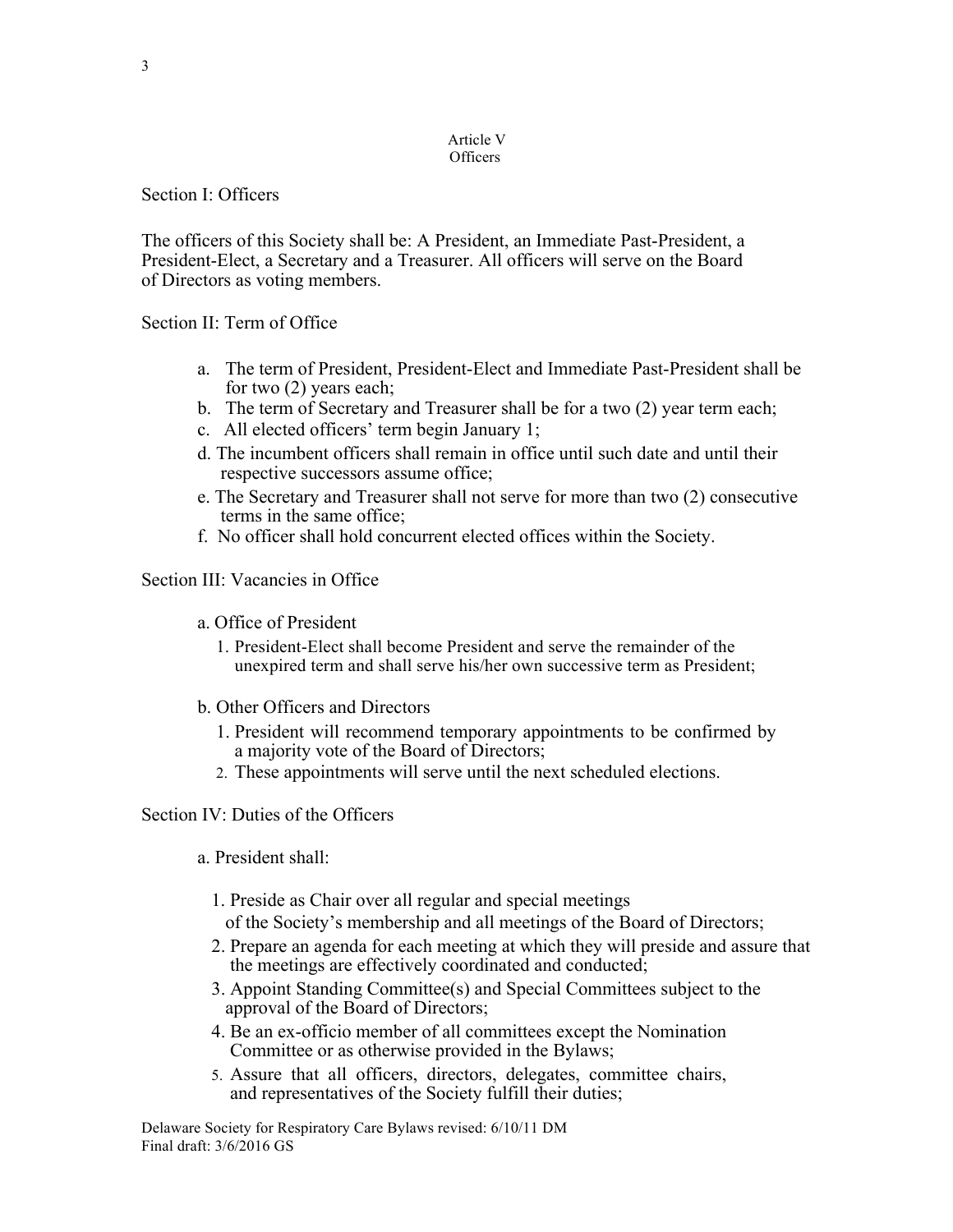- 6. Retain the fiduciary responsibility for all Society activities during their term;
- 7. Succeed to Immediate Past Presidency when the Immediate Past-President's term ends;
- b. The President-Elect shall:
	- 1. Become Acting President and shall assume the duties of the President in the event of the President's absence, resignation or inability to fulfill their duties and responsibilities.
	- 2. Succeed to the Presidency when the President's terms ends;
	- 3. Use their term in preparation for the Presidency;
	- 4. Perform such other duties as may be assigned by the President or Board of **Directors**
- c. The Treasurer shall:
	- 1. Account for the moneys of this Society and disburse funds under the direction of the President in accordance with the approved budget;
	- 2. Be responsible for the continuing record of all income and disbursements and submit a quarterly trial balance to the Board of Directors within twenty (20) business days after the closing of each quarter.
	- 3. Prepare and submit in writing an annual report of the finances of the Society for the preceding year to the Board of Directors and the membership;
	- 3. Respond to inquiries from the Board of Directors, Committee Chairs, and the general membership regarding the fiscal operation and affairs of the Society;
	- 4. At the expense of the Society, be bonded in such sum as required by the Board of Directors;
	- 5. Participate in annual budget planning and development with respect to the Society's strategic plan;
	- 6. Assist external auditors in conducting formal audits, as recommended by the Board of Directors.
	- 7. Perform such other duties as may be assigned by the President or Board of Directors.
- d. The Secretary shall:
	- 1. Be responsible for recording the minutes of the proceedings of all regularly scheduled and special meetings of the Society;
	- 2. Attest to the signature of the officers of the Society;
	- 3. Prepare and submit reports as may be required by the AARC;
	- 4. Perform such other duties as may be assigned by the President or Board of **Directors**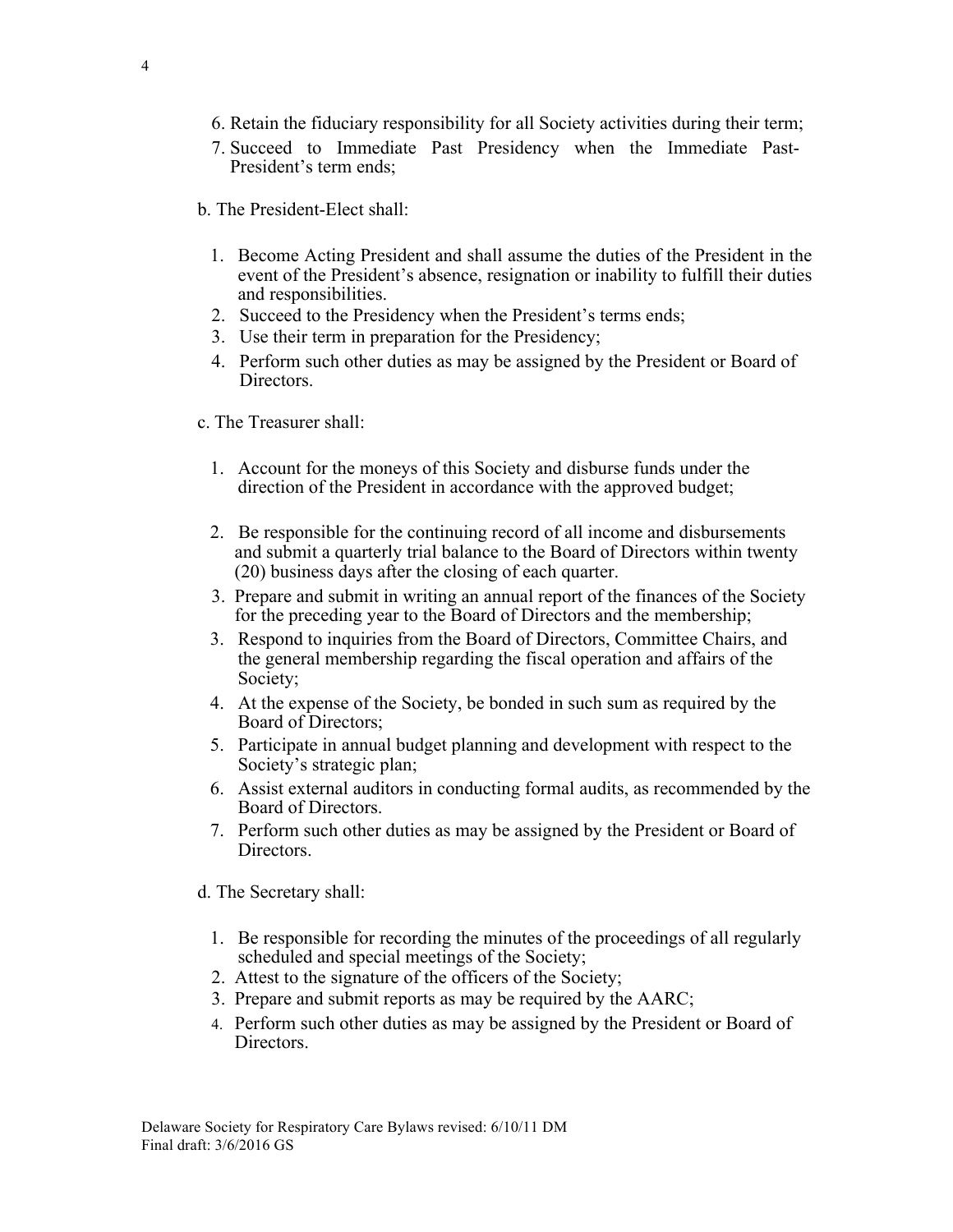- e. Immediate Past President shall:
	- 1. Advise and consult with the President;
	- 2. Perform such other duties as may be assigned by the President or Board of **Directors**

## Article VI Board of Directors

- a. The Executive Government of this Society shall be vested in a board of eight (8) Active Members consisting of the Officers and three (3) members, in good standing, elected as Directors at Large; one (1) from each of the three (3) voting districts in the State of Delaware, (New Castle County, Kent County and Sussex County).
- b. The Delegate/ alternate to the AARC House of Delegates will serve as an exofficio member on the Board of Directors and shall have the power of voice, and vote.
- c. Members of the Board of Directors shall not concurrently be members of the Commission on Accreditation for Respiratory Care (CoARC) , National Board of Respiratory Care (NBRC), or the Delaware Respiratory Care Practice Advisory Council for the Board of Medical Licensure and Discipline National Board of Respiratory Care.
- d. The President shall be the Chair and Presiding Officer of the Board of Directors. The President shall invite, in writing, such individuals to the meeting of the Board, as deemed necessary, who shall have the privilege of voice but not of vote. In addition, any Board member may submit in writing or email to the President a request to invite a guest to attend a meeting, but it must be requested a minimum of 14 days in advance of the meeting.
- e. The Board of Directors shall have the power to declare an office vacant by a two-thirds (2/3) vote, upon refusal, neglect or inability of any member of the Board to perform the duties of office, or for any conduct deemed prejudicial to the Society. Written notice, sent by certified mail, shall be given to the member that the office has been declared vacant.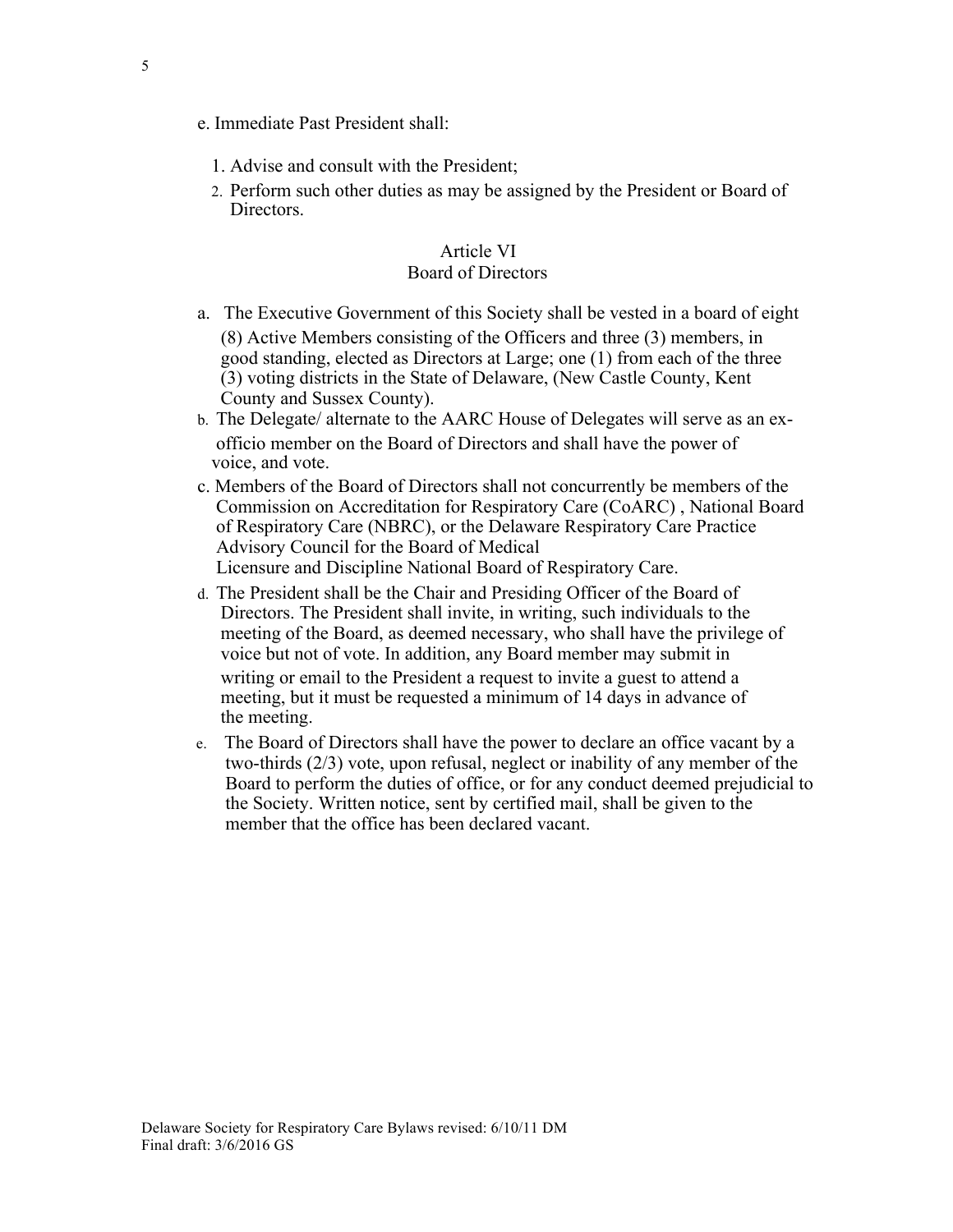## Section I: Composition and Powers

a. If the conduct of any Society member shall appear to be in violation of this Society's Bylaws, standing rules of this Society and/or the AARC's, code of ethics; regulations, policies **/** procedures adopted by the Association, the Society will report the member to the AARC Judicial Committee.

## Section II: Term of Office

- a. Board members, including members consisting of the President, Treasurer, Secretary and three (3) members, in good standing, elected as Directors at Large; one (1) from each of the three (3) voting districts in the State of Delaware, New Castle County, Kent County and Sussex County shall serve a term of two (2) years, which shall begin the first of January.
- b. The term of office for the Delegate and Delegate-Elect shall be for two (2) years each.
- c. No person may serve more than four (4) consecutive years in the House of Delegates, either as a Delegate, a Delegate-Elect, or combination of both.
- d. The Delegate-Elect automatically succeeds the Delegate in office.

# Section III: Duties

- a. The Board of Directors shall:
	- 1. supervise all of the business and activities of the Society within the limitation of these bylaws;
	- 2. adopt and rescind standing rules, regulations, policies/procedures of the Society;
	- 3. annually review the financial status of the society ;
	- 4. confirm temporary appointments to office or position, as appropriate;
	- 5. confirm appointment of Medical Director(s), as appropriate;
	- 6. perform such other duties as may be necessary or appropriate for the management of the Society.

## Section IV: Vacancies

- a. Any vacancy that occurs in the office of the Board of Directors shall be appointed by the President and confirmed by majority vote of the remaining Board of Directors.
- b. An appointed Director shall serve until the next scheduled election.

## Section V: Meetings

- a. The Board of Directors shall meet quarterly.
- b. Special meetings of the Board of Directors shall be called by the President at such times as the business of the Society shall require, or upon written request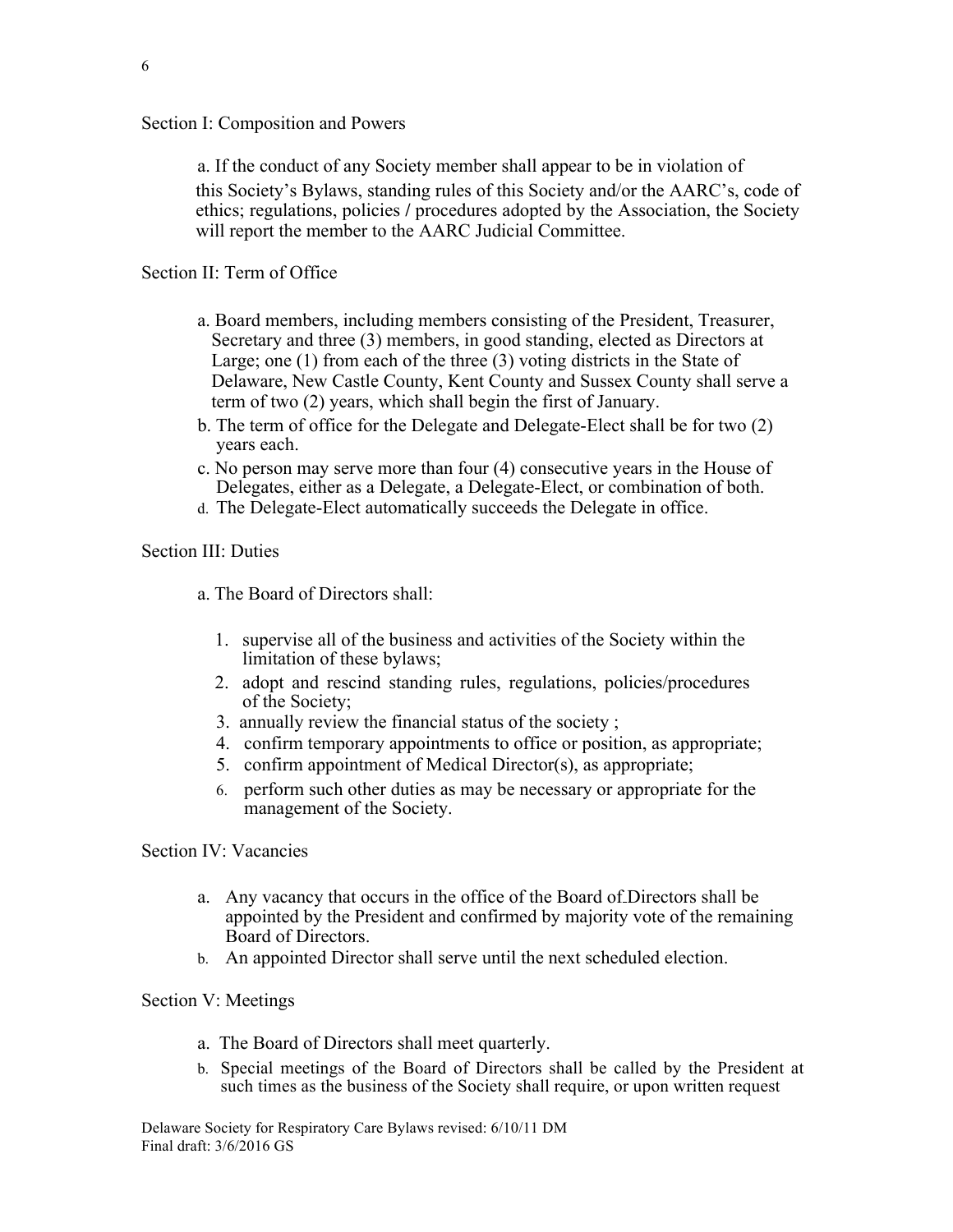of the majority of the Board of Directors filed with the President of the Society.

c. A majority of the Board of Directors shall constitute a quorum at any meeting of the Board.

#### Section VI: Mail / Electronic Vote

Whenever, in the judgment of the Board of Directors, it is necessary to present any business that requires the membership to vote the Board of Directors may, unless otherwise required by the Bylaws, instruct a Board member to conduct a vote of the membership by mail or electronically. Such votes shall require approval of a majority of the valid votes received within thirty (30) calendar days after date of submission to the membership. The result of the vote shall control the action of the Society.

#### Article VII

#### Nominations and Elections

Section I: Nomination and Election Committee

- a. The Board of Directors shall select a nominations chairperson.
- b. The chairperson of the Nominations Committee shall report the slate of nominees of officers, Delegate-Elect, and Directors at Large with pertinent biographical data to the Board of Directors.
- c. The Committee shall prepare, receive, verify, and count ballots for all elections held during the calendar year.
- d. The members of this Committee are not eligible to run for any elected office or position of the Society.

Section II: Nominations

- a. The Committee shall solicit nominations from the Society's active members, in good standing with the DSRC and the AARC and prepare for approval by the Board of Directors, a slate of perspective candidates.
- b. The Committee shall place in nomination the name(s) of:
	- 1. at least one (1) person for the offices of President-Elect, Secretary, and Treasurer;
	- 2. at least one (1) person for the position of Delegate-Elect;
	- 3. at least one (1) person for each of the positions of Directors at Large.
- c. The Nomination Committee shall provide a pertinent biographical information for each nominee's professional activities and service to the organization, all of which shall be a part of the ballot.
- d. It shall be the duty of this Committee to make the final critical appraisal of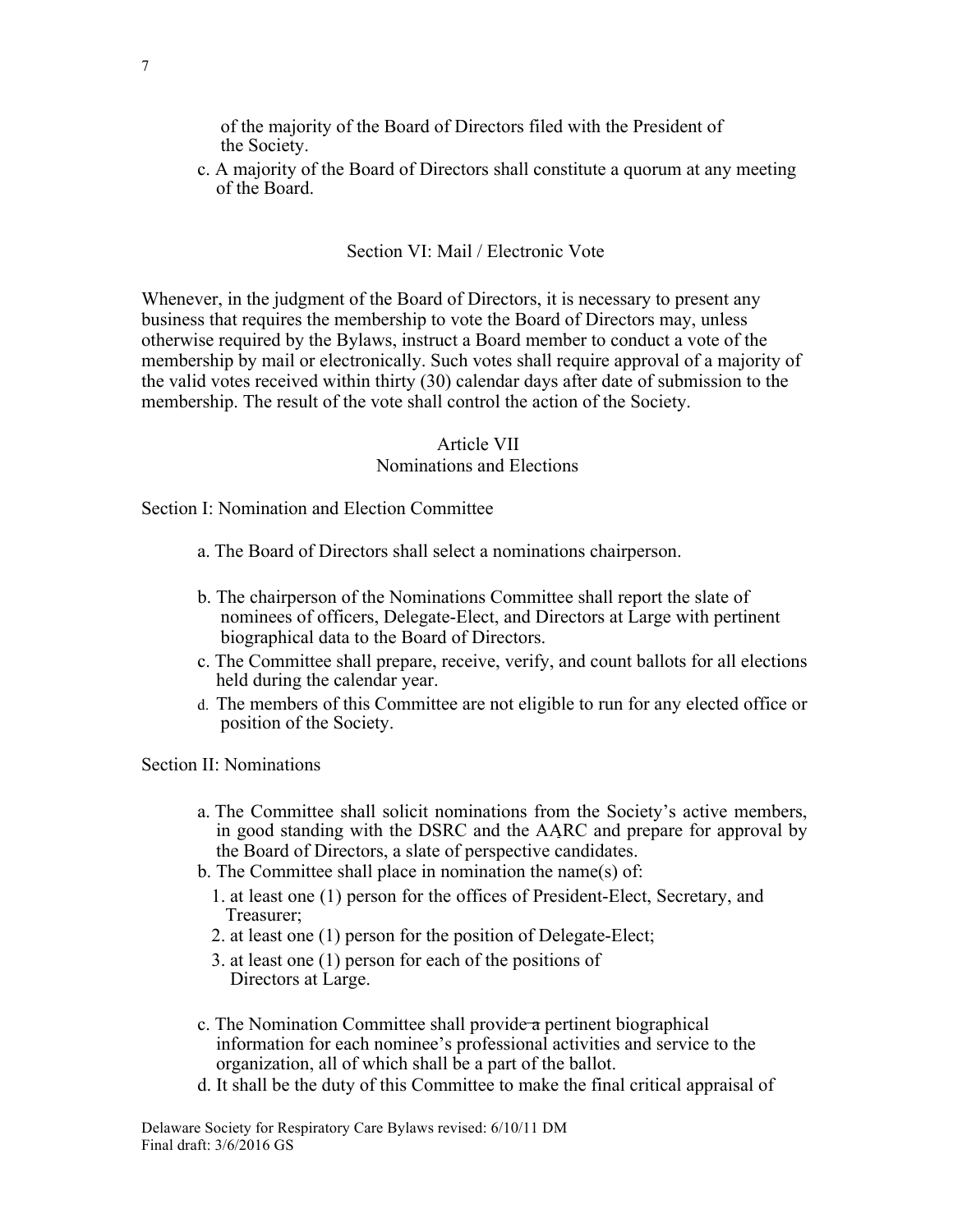candidates to see that the nominations are in the best interest of the AARC and the Society through a consideration of personal qualifications and geographical representation, as applicable.

- e. This Committee shall prepare, receive, verify, and count ballots for all elections held during the calendar year.
- f. The members of this Committee are not eligible to run for any elected office or position of the Society.

#### Section III: Ballot

- a. The slate of candidates, their biographical information and ballot shall be mailed/sent electronically to every eligible active member in good standing and to vote 60 days before the  $4<sup>th</sup>$  quarter's meeting of the calendar year in which an election is to be held.
- b. The information must be received by the designated date. The deadline shall be clearly indicated on the ballot.

#### Article VIII

## Annual Business Meeting

Section I: Date and Place

- a. The Society shall hold an Annual Business Meeting; additional meetings may be held as required to fulfill the objectives of the Society.
- b. The date and place of the Annual Business Meeting, and additional meetings, shall be decided in advance by the Board of Directors. In the event of an emergency, the Board of Directors may cancel the scheduled meeting, set a new date and place if feasible, or conduct the business of the meeting by mail /electronically provided the material is sent in the same words to the membership.

#### Section II: Purpose

- a. The Annual Business Meeting shall be for the purposes of receiving reports of officers and committees, as well as for other business brought by the President and/or membership.
- b. Additional business meetings shall be for the purpose of receiving reports and for other business brought by the President and/or membership.

#### Section III: Notification

a. A notice of the agenda, time and place of the Annual Business Meeting shall be sent to all members of the Society not less than ten (10) and not more than forty-five (45) calendar days prior to the meeting.

#### Section IV: Quorum

a. Majority of voting members registered at a duly called business meeting shall constitute a quorum.

Delaware Society for Respiratory Care Bylaws revised: 6/10/11 DM Final draft: 3/6/2016 GS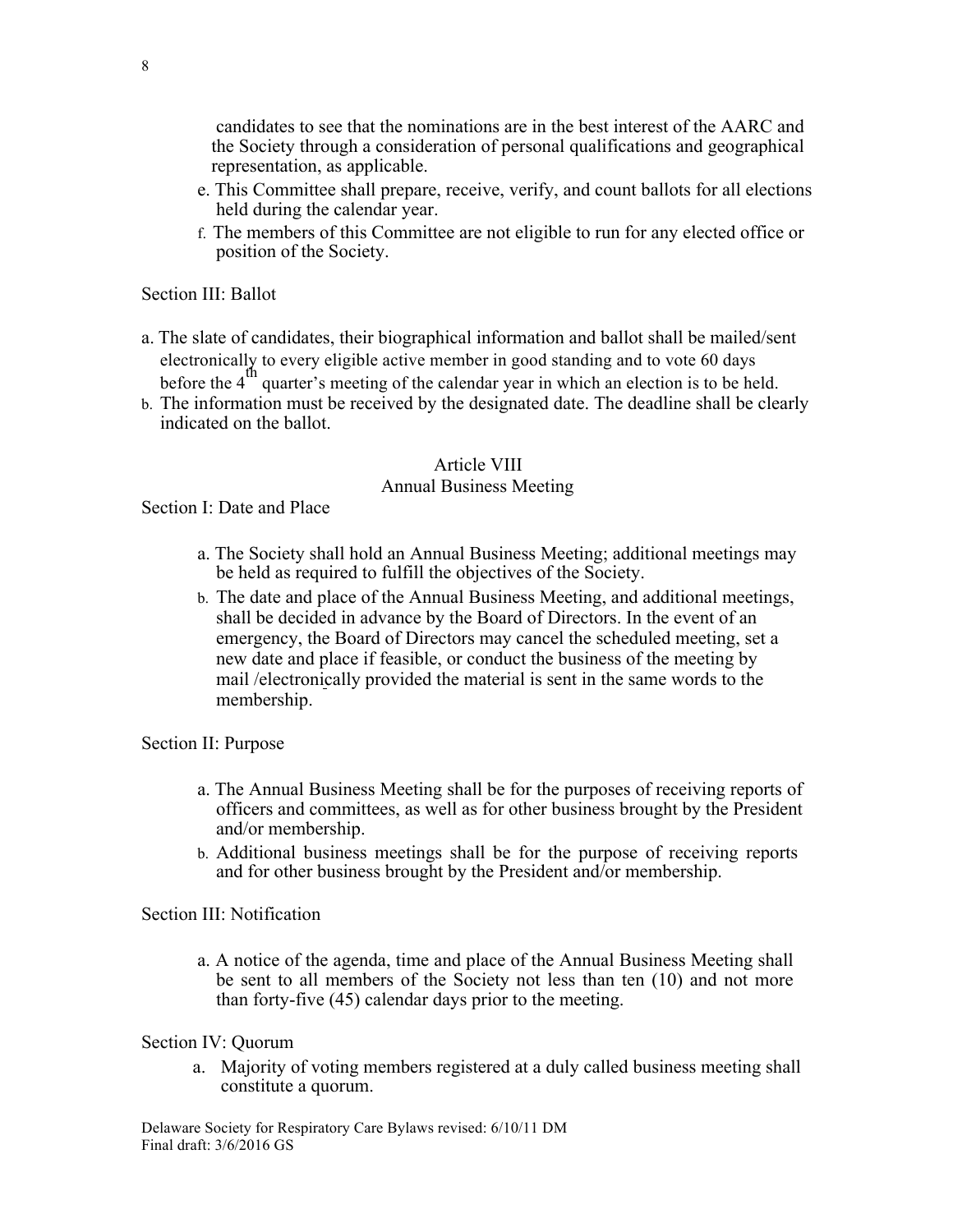## Article IX Society Delegates to the AARC House of Delegates

Section I: Composition

a. The Delegate and Delegate-Elect, hereinafter referred to as the Delegation, will be active members in good standing of the Society.

Section II: Duties

The Delegation shall:

- a. serve as representatives of the Society's membership to the AARC's House of Delegates;
- b. attend all meetings of the AARC's House of Delegates;
- c. attend the Annual Business Meeting of the Society and AARC;
- d. be an active communicator between the AARC's Executive branch and the Society;
- e. present proposed amendments to the AARC Bylaws to the AARC Bylaws Committee;
- f. present resolutions for consideration to the House of Delegates;
- g. participate as a member of the Society's Membership Committee;
- h. have the power of voice and vote to the Society's Board of Directors;
- i. report to the Society the activities of the AARC's Business and House of Delegate's Meetings;
- j. perform such other duties as may be assigned by the President or Board of Directors.

Section III: Vacancies

- a. If the Delegate is unable to discharge the duties of office, then the Delegate-Elect shall assume that position and complete their remaining consecutive terms.
- b. Any vacancy that occurs in the position of Delegate-Elect shall be appointed by the President and confirmed by a majority vote of the Board of Directors.
- c. An appointed Delegate-Elect shall serve until the next scheduled election.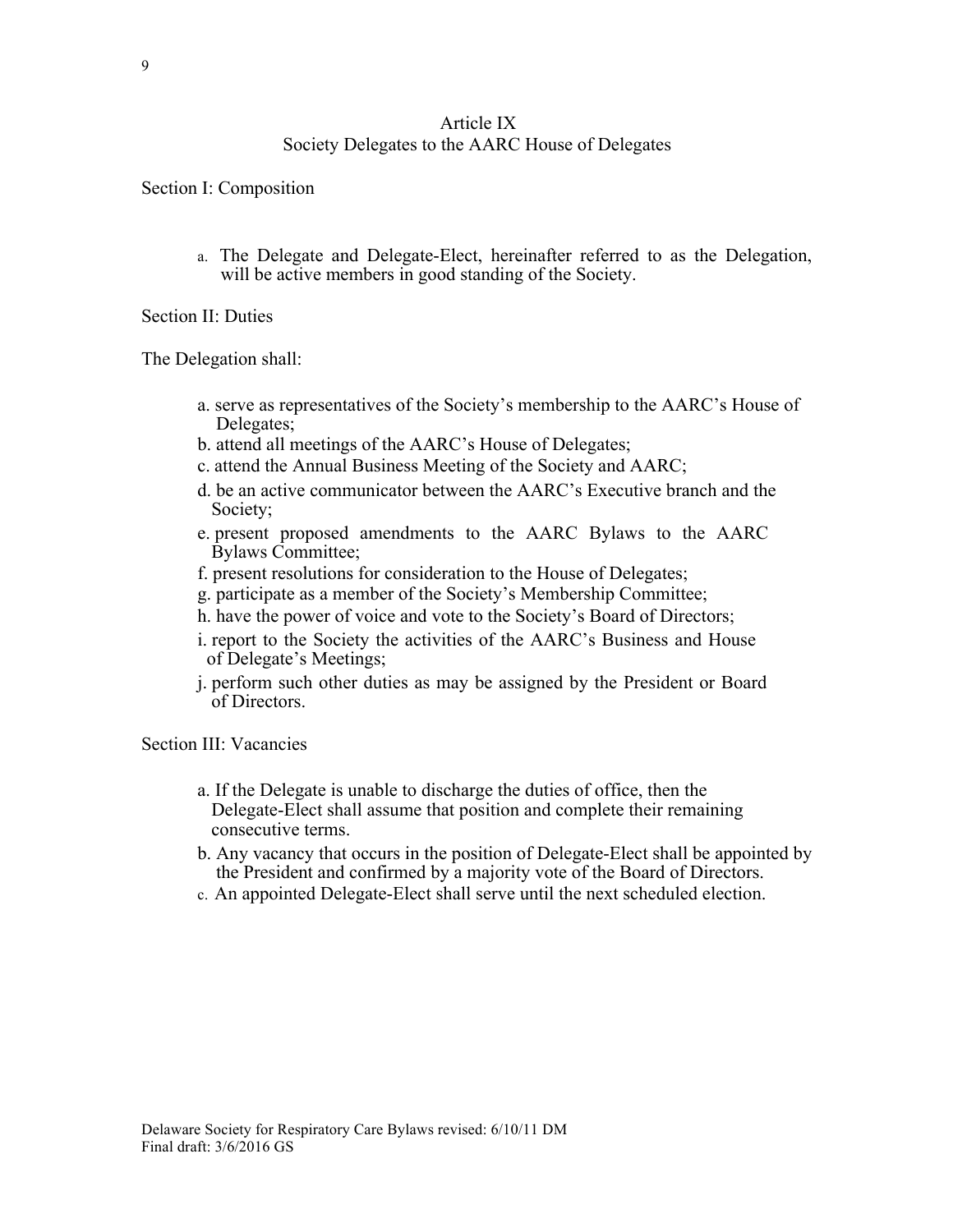## Article X **Committees**

## Section I: Standing Committees

The members of the following Standing Committees shall be appointed by the President, subject to the approval of the Board of Directors.

- a. Membership
- b. Nominations and Elections

## Section II: Special Committees and Other Appointments

Special Committees may be appointed by the President as deemed necessary.

Section III: Duties of Committee Chairs

- a. The President shall appoint the Chair of each committee, and be an ex-officio member of all committees.
- b. The Chair of each committee shall confer promptly with the committee members on work assignments.
- c. The Chair of each committee may recommend prospective committee members to the President. When possible, the Chair shall have served as a member on the committee the previous year.
- d. All committee reports shall be made in writing and submitted to the President and Secretary of the Society within ten (10) business days of the meeting.
- e. Non-members of the Society or physician members may be appointed as consultants to the committees. The President shall request recommendations for such appointments from the Medical Advisor(s).
- f. Each committee Chair requiring funding shall submit a projection of expenses to the Board of Directors.

# Article XI Composition and Duties of Committees

#### Section I: Membership

- a. This Committee shall consist of at least one member of the Board of Directors.
- b. This Committee shall coordinate efforts to increase and retain membership.
- c. This Committee shall convey the membership benefits of the AARC.